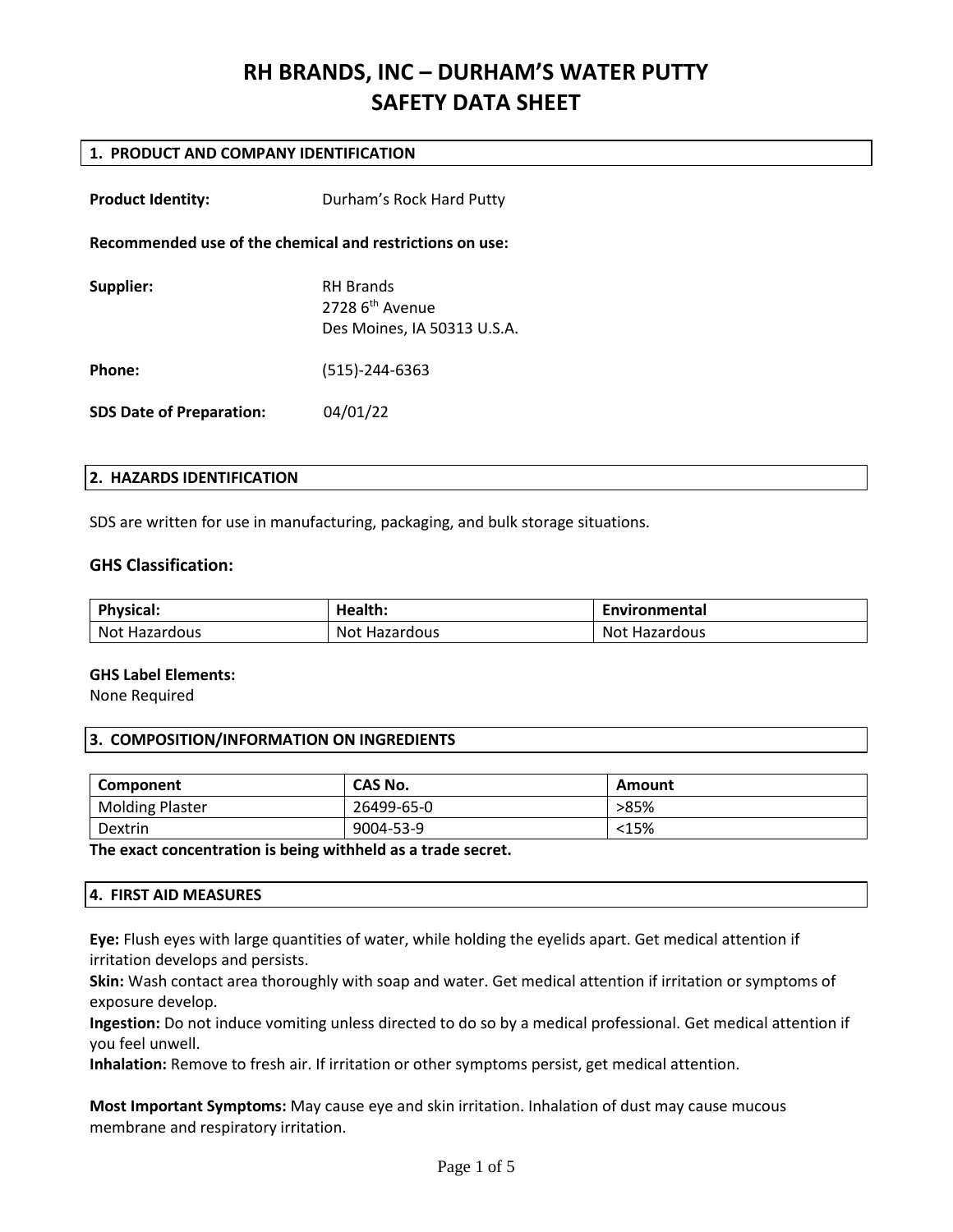**Indication of immediate medical attention/special treatment:** Immediate medical attention should not be required.

## **5. FIRE FIGHTING MEASURES**

**Suitable (and Unsuitable) Extinguishing Media:** Use media appropriate to the surrounding fire. **Specific hazards arising from the chemical:** Decomposition may release oxides of carbon and metal fumes. **Special Protective Equipment and Precautions for Fire-Fighters:** Firefighters should wear positive pressure self-contained breathing apparatus and full protective clothing.

**Explosion Data (sensitivity to mechanical impact or static discharge):** None known.

## **6. ACCIDENTAL RELEASE MEASURES**

**Personal Precautions, Protective Equipment, and Emergency Procedures:** Avoid creating airborne dust. Do not breathe dust. Avoid contact with eyes. Wear appropriate protective clothing and equipment.

**Methods and Materials for Containment and Cleaning Up:** Collect using dustless method (HEPA vacuum or wet method) and place in appropriate container for use. Do not use compressed air. Do not sweep up. Place dry material into an appropriate container for disposal. Flush spill area with water to remove residue.

## **7. HANDLING AND STORAGE**

**Precautions for Safe Handling:** Do not breathe dust. Avoid dust generation. Avoid contact with eyes. Wear protective clothing and equipment. Use only with adequate ventilation. Wash thoroughly after handling. Keep container closed. Practice good housekeeping to prevent accumulation of dust in work areas.

**Conditions for Safe Storage, Including Any Incompatibilities:** Store in a cool, dry, well-ventilated area away from incompatible materials. Keep containers closed when not in use.

## **8. EXPOSURE CONTROLS/PERSONAL PROTECTION**

## **Exposure Guidelines:**

| <b>Molding Plaster</b> | 15 mg/m <sup>3</sup> TWA OSHA PEL (total dust)                       |  |
|------------------------|----------------------------------------------------------------------|--|
|                        | $\frac{1}{2}$ 5 mg/m <sup>3</sup> TWA OSHA PEL (respirable fraction) |  |
| Corn Starch            | None Established                                                     |  |

## **For Manufacturing, Packaging, and Bulk Storage**

**Engineering Controls:** Use with adequate local exhaust ventilation to maintain exposures below the occupational exposure limits.

**Respiratory Protection:** In operations where the occupational exposure limits are exceeded, an approved respirator with dust/mist cartridges or supplied air respirator should be used. Respirator selection and use should be based on contaminant type, form and concentration. Follow applicable regulations and good Industrial Hygiene practice.

**Skin Protection:** None required under normal conditions of use.

**Eye Protection:** Follow facility requirements. Chemical safety glasses or dust goggles recommended to avoid eye contact.

**Other:** None required under normal conditions of use.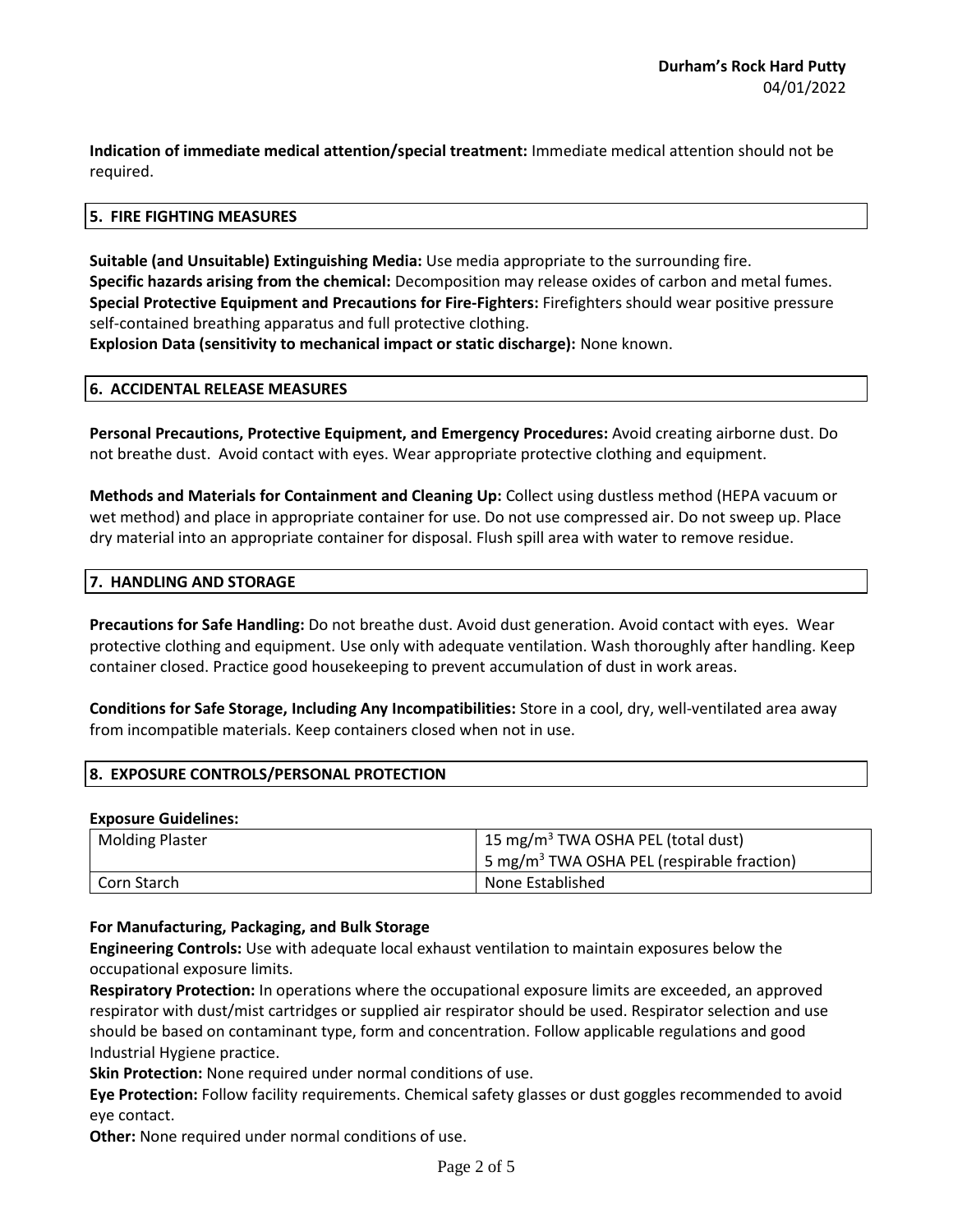**For Consumer Use**

**Engineering Controls:** General ventilation should be sufficient.

**Respiratory Protection:** Respiratory Protection should not be needed. If significant amounts of dust are

generated and irritation occurs, a dust mask is recommended.

**Skin Protection:** None required.

**Eye Protection:** None required unless significant amounts of dust are generated.

**Other:** None required under normal conditions of use.

## **9. PHYSICAL AND CHEMICAL PROPERTIES**

**Appearance and Odor:** Cream colored, odorless powder.

| <b>Physical State: Solid</b>          | <b>Odor Threshold: Not available</b>             |
|---------------------------------------|--------------------------------------------------|
| Vapor Density: Not applicable         | Initial Boiling Point/Range: Not applicable      |
| Solubility In Water: Insoluble        | Vapor Pressure: Not applicable                   |
| Relative Density: Not available       | <b>Evaporation Rate: Not applicable</b>          |
| Melting/Freezing Point: Not available | pH: Not applicable                               |
| <b>VOC Content: Not applicable</b>    | <b>Octanol/Water Coefficient: Not applicable</b> |
| Solubility: Insoluble in water        | Decomposition Temperature: Not available         |
| Viscosity: Not applicable             | Flammability (solid, gas): Not flammable         |
| Flashpoint: Not applicable            | <b>Autoignition Temperature: None</b>            |
| Flammable Limits: LEL: Not applicable |                                                  |
| <b>UEL: Not applicable</b>            |                                                  |

## **10. STABILITY AND REACTIVITY**

**Reactivity:** Stable.

**Chemical Stability:** Stable under normal storage and handling conditions.

**Possibility of Hazardous Reactions:** Hazardous polymerization will not occur.

**Conditions to Avoid:** None known.

**Incompatible Materials:** None known.

**Hazardous Decomposition Products:** Oxides of carbon and metal fumes.

## **11. TOXICOLOGICAL INFORMATION**

## **HEALTH HAZARDS:**

**Eye:** Dust may cause mechanical irritation and corneal abrasion.

**Skin:** May cause mechanical irritation, skin abrasions or dry skin.

**Ingestion:** No adverse effects expected for normal incidental ingestion. Large amounts may cause gastrointestinal irritation.

**Inhalation:** Inhalation of dust may cause irritation to the nose, throat and upper respiratory tract with coughing and shortness of breath.

**Chronic:** None known.

**Sensitization:** Not expected to cause sensitization.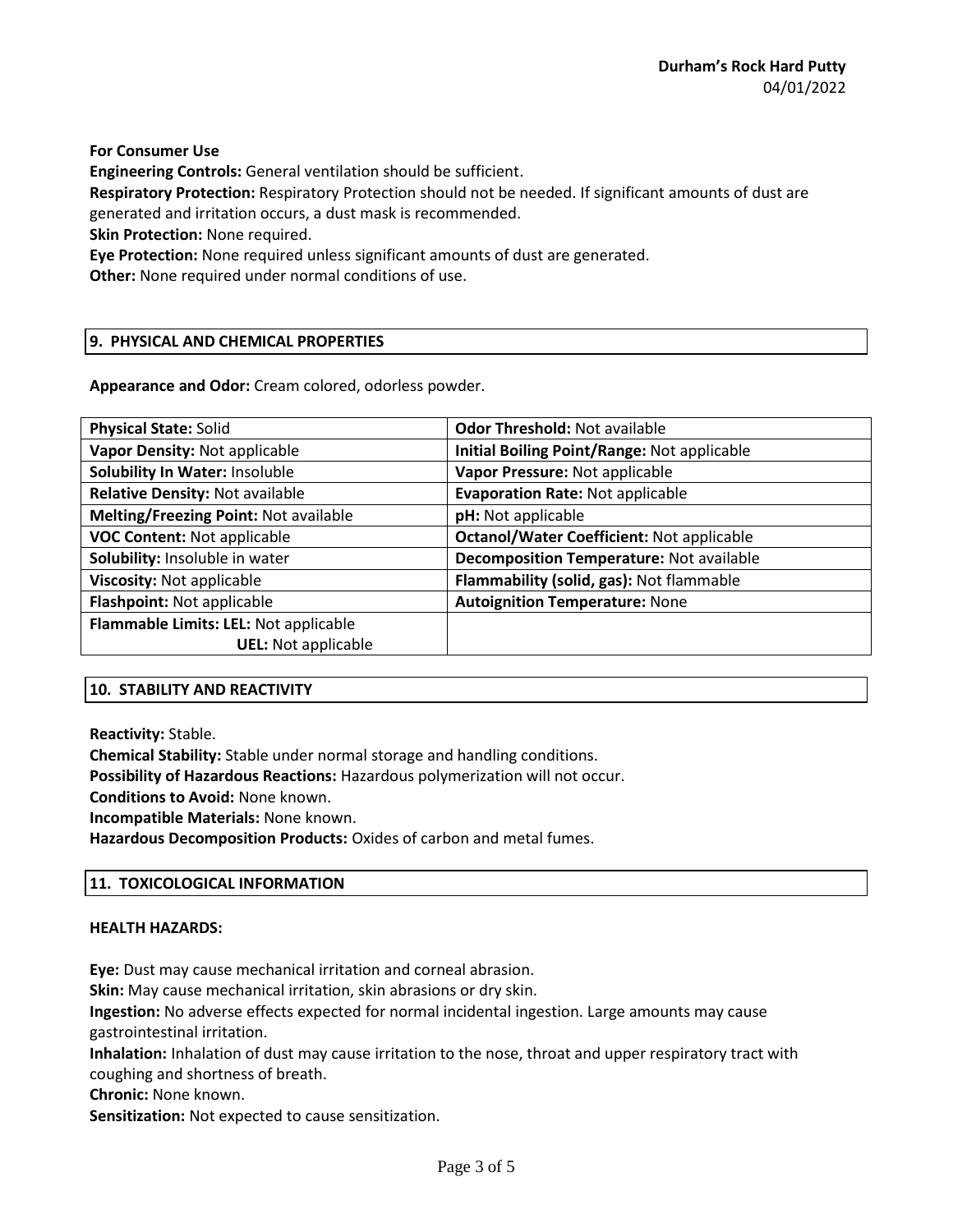**Carcinogenicity:** None of the components listed above 0.1% are listed as carcinogens by OSHA, IARC, NTP, or ACGIH.

**Germ Cell Mutagenicity:** None of the components of this product are suspected to cause Mutagenicity. **Reproductive Toxicity:** No data available.

## **Numerical Measures of Toxicity:**

Molding Plaster: Oral rat LD50 >2000 mg/kg

## **12. ECOLOGICAL INFORMATION**

## **Ecotoxicity:**

This product is not expected to present an environmental hazard.

**Persistence and Degradability:** Biodegradability does not apply to inorganic compounds.

**Bioaccumulative Potential:** No data available.

**Mobility in Soil:** No data available.

**Other Adverse Effects:** No data available.

## **13. DISPOSAL CONSIDERATIONS**

Dispose in accordance with local, state and federal environmental regulations.

## **14. TRANSPORT INFORMATION**

**DOT Hazardous Materials Description: Proper Shipping Name:** Not Regulated **UN Number:** None **Hazard Class/Packing Group:** None **Labels Required:** None

**IMDG Shipping Name:** Not Regulated **UN Number:** None **IMDG Hazard Class/ Packing Group:** None **IMDG Hazard Labels Required:** None

**IATA Shipping Name:** Not Regulated **UN Number:** None **IATA Hazard Class/ Packing Group:** None **IATA Hazard Labels Required:** None

## **15. REGULATORY INFORMATION**

**CERCLA 103 Reportable Quantity:** This product is not subject to CERCLA reporting requirements. Many states have more stringent release reporting requirements. Report spills required under federal, state and local regulations.